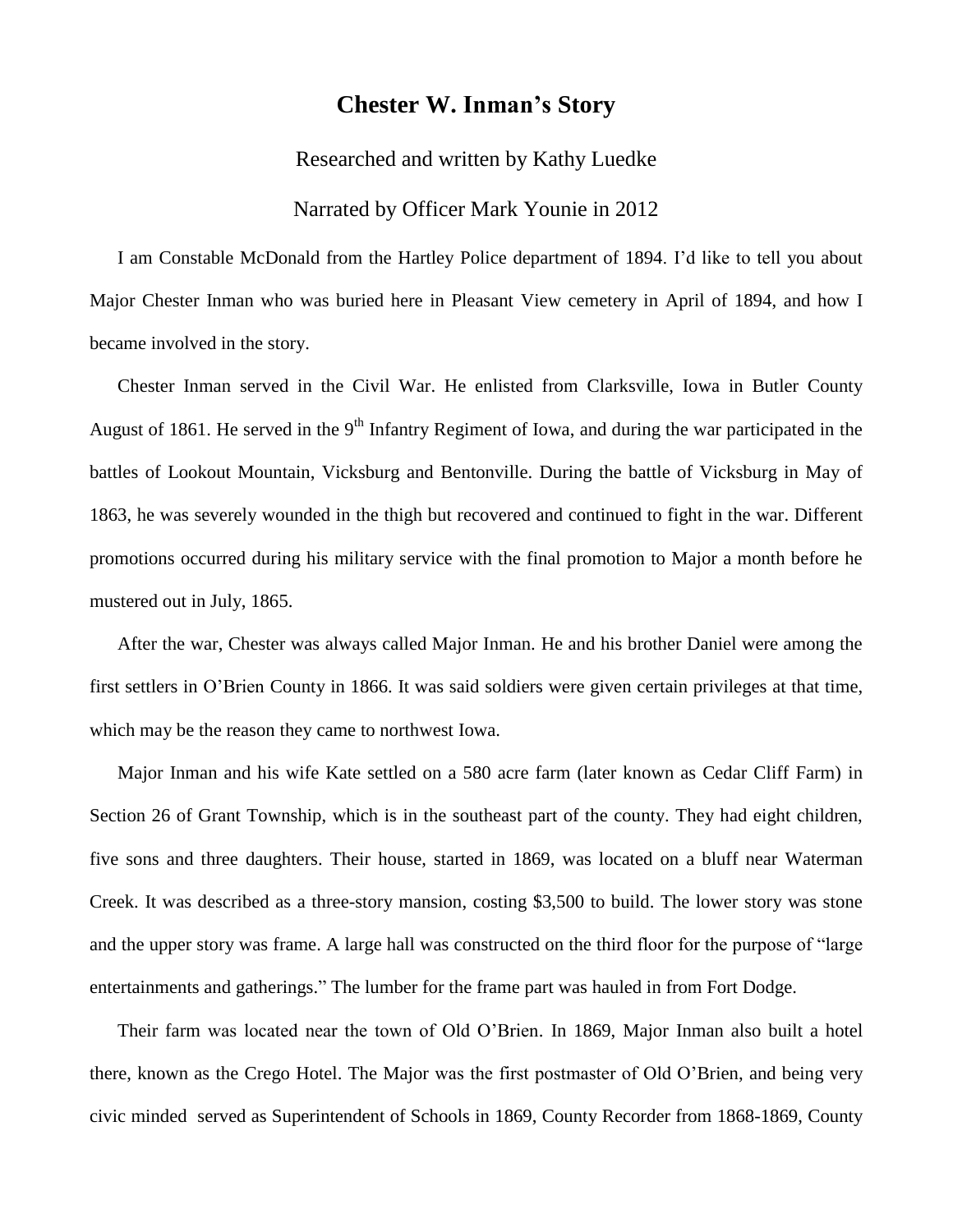Treasurer 1868-1869, and County Supervisor from 1871-1872. He was also a partner in publishing the *O'Brien Weekly Pioneer* in Sanborn for a brief period.

He was described as a "good man of considerable breadth, having a kind heart and sympathetic nature." Unfortunately a grasshopper scourge occurred at some point in time while the family lived at the Grant Township location, and they lost everything.

The Major lived in the Primghar area at one time and was one of the founders of the town. Each of the letters in the word Primghar is the beginning letter of one of the founders, and Major Inman was the "I."

Now comes the part of the story where I, Constable McDonald became involved. W. J. Warner purchased property in the fall of 1890, in Section 16 of Lincoln Township, west and north of the city of Hartley. In the spring of 1891, the Major and his family purchased property in Section 16 of Lincoln Township.

There was a disputed property line by Mr. Warner and the Major, and there followed several lawsuits tried in Sanborn. The lawsuits involved Warner harvesting hay on Inman property and also his cattle running in the Inman cornstalks….. A newspaper article reported that Major Inman threatened Warner with a gun if Warner crossed the disputed property line with his farming. In 1893, a surveyor was brought out to Section 16, and he found the Inman property claim was over the line into the Warner property.

The Major went out in the evening and smoothed out the corner mark the surveyor had made and said he would have the survey done when *he* planned it. The surveyor did not want to go against the Major's wishes and did not come back. Mr. Warner consulted legal advice and found it would involve a long expensive lawsuit to establish the property line and let the matter drop as he did not have the funds to pursue it.

On April 2, 1894, Mr. Warner was sowing oats on or near the disputed property east line. While Major Inman was eating dinner with his family about 6:00 p.m. that evening, he looked out the